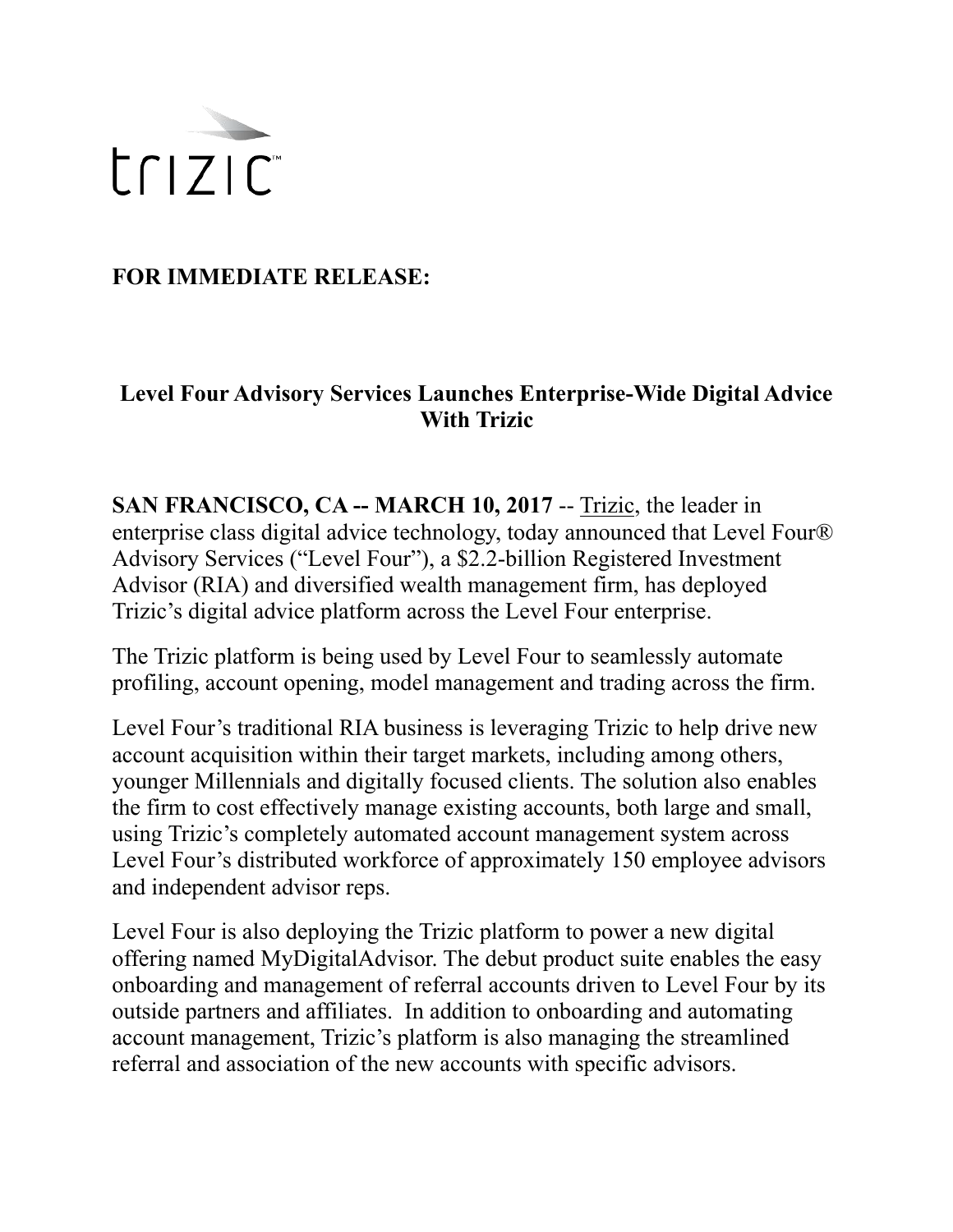"As we looked at the complexity and economic challenges of deploying automated digital advice across our firm, along with taking a proactive stance to intended DOL guidelines, it became apparent that we needed a solution that is institutional grade, flexible, and cost-effective to meet the needs of our growing organization," commented Jake Tomes, Level Four CEO. "Trizic offered us all of that and more, which made them an obvious partner for Level Four."

While Trizic's platform was architected to give larger institutional clients the comfort of an industry proven solution, it was also designed to let clients request and receive firm-specific enhancements in rapid fashion.

"Level Four asked for some unique access management enhancements that were needed by their firm to define complex user-level responsibilities within the home office and across the larger enterprise," said Drew Sievers, CEO at Trizic. "We were able to create and deploy their requested enhancements without extra cost and in a matter of a few weeks. The flexibility of our architecture allows us to drive new firm-specific features without branching our code and creating a maintenance burden on ourselves or a cost burden on our clients."

**ABOUT TRIZIC** – Trizic provides enterprise-class, digital investment technology to wire houses, brokerages, asset managers, banks, credit unions, and Registered Investment Advisors. Trizic's hosted platform was built from the start with the enterprise in mind. Trizic technology was architected and engineered to deliver cutting edge, end-to-end digital wealth solutions to the industry's largest, most demanding players. The Trizic Platform is investment-product agnostic and accommodates ETFs, mutual funds, and equities. Trizic is a technology company and has no direct-to-consumer digital advisory offering. For more information, visit [www.trizic.com.](http://www.trizic.com)

**ABOUT LEVEL FOUR -** Based in Plano, Texas, Level Four® Advisory Services ("Level Four®") is committed to being the firm of the future. Level Four is an independent, SEC-registered investment advisor that provides a broad array of financial services, including retirement planning, tax planning,